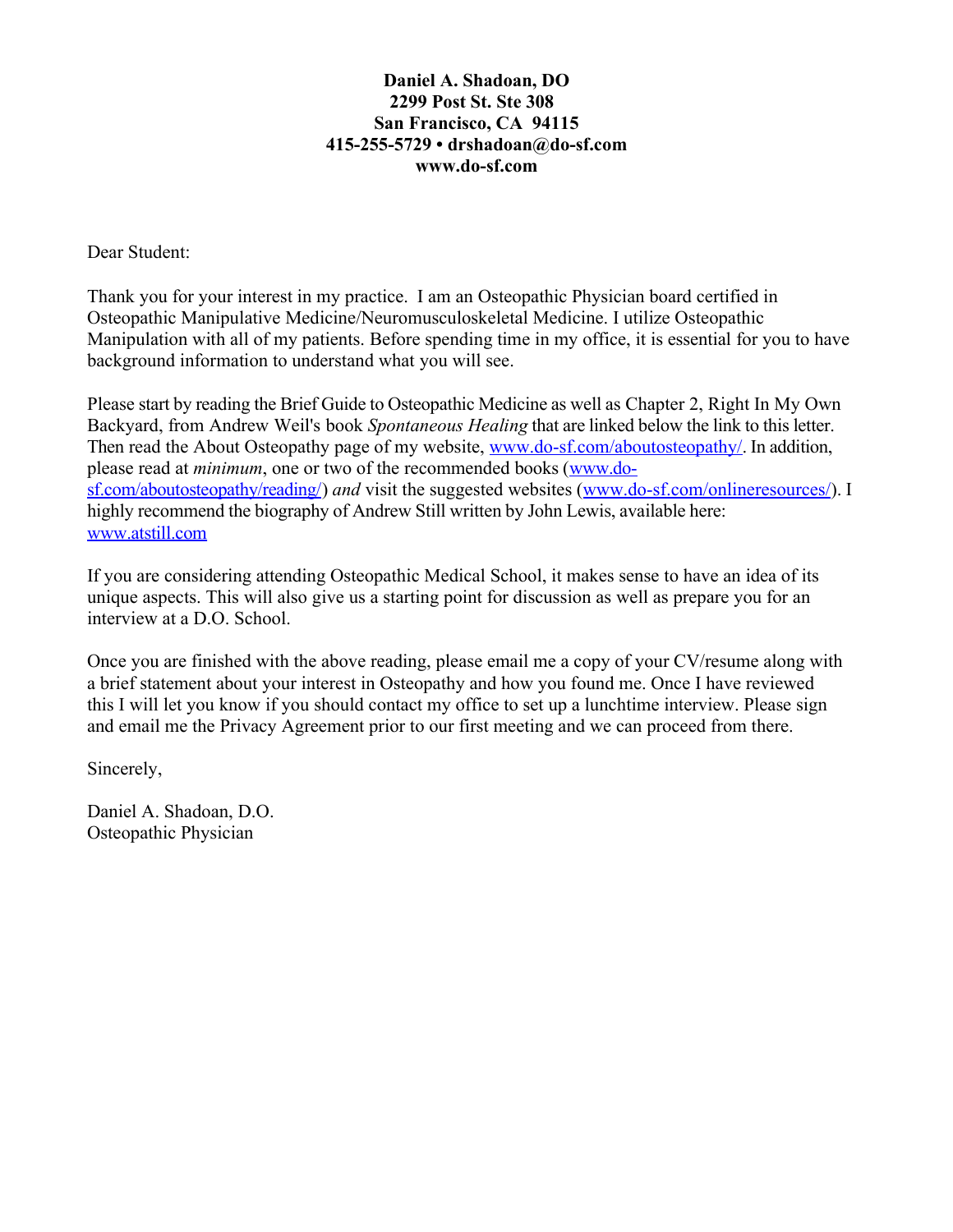## **Daniel A. Shadoan, DO 2299 Post St. Ste 308 San Francisco, CA 94115 415-255-5729 • [drshadoan@do-sf.com](mailto:drshadoan@do-sf.com) www.do-sf.com**

#### **Location:**

2299 Post Street, Suite 308 - South side of the street between Scott & Divisadero

Our office is located in the Lower Pacific Heights/Western Addition neighborhood near UCSF Mt. Zion Hospital. There is a front entrance at 2299 Post with a back entrance from a public parking lot (Abm Parking) at 2186 Geary Blvd. between Scott and Divisadero streets. The lot charges \$20 per day.

We have no on-site reception. When you enter our suite, #308, there is a waiting room to the left.

#### **Directions by Public Transportation:**

BART: from Montgomery St. take MUNI Bus #38 Geary to Divisadero and Geary. Walk  $\frac{1}{4}$  block east on Geary to the first parking lot and walk across it to the back entrance to our building.

MUNI: #38 and #24 stop on Geary and Divisadero. The #1 and #2 also stop nearby on Divisadero.

Transit Terminal: Take the #38 Geary to Divisadero and Geary. Walk ¼ block east on Geary to the first parking lot and walk across it to the back entrance to our building.

GOLDEN GATE TRANSIT: #92 goes from Manzanita Park & Ride to Geary and Divisadero. Or take any GG Transit bus to the Golden Gate Bridge and transfer to the #92 there. Or take a GG Transit bus to Lombard and Fillmore and change to Muni #22 Fillmore to Post St. Then walk about 4 blocks west on Post St. to our office.

#### **Directions By Car:**

80W (from East Bay) or 101N (from the Peninsula): Take Octavia St. exit off of 101 and go straight 4 blocks and turn left onto Fell. Go 7 blocks and turn right onto Scott and continue to Geary. Turn left onto Geary to get to the paid lot behind the building at 2186 Geary. The main entrance to the building is on Post between Scott and Divisadero.

280N (from Peninsula): Entering city, stay to left towards Hwy 1 Northbound and 19th Ave. Continue with main traffic flow veering left onto 19th Ave. In Golden Gate Park, stay to right and continue onto Park Presidio Blvd. Turn right onto Geary Blvd. and continue about 16 blocks, then turn right past Kaiser at St. Joseph's Avenue. Turn left onto O'Farrell and then turn left on Divisadero to get to the main entrance or, to get to the back lot, turn left at the next block, Scott and then turn left onto Geary. Enter the last parking lot before the corner of Divisadero, at 2186 Geary Blvd.

101S (from Marin): Take Golden Gate Bridge and continue to Lombard St. exit to the right ½ mile. After freeway ends, continue on Richardson as it veers left to become Lombard. Turn right onto Divisadero, go 16 blocks up and over the hill and turn left onto Post St. The office is halfway down the block on right (South) side. To get to the paid lot in the back of the building, continue to Scott and turn right and then turn right onto Geary to the lot at 2186 Geary.

### **Parking:**

- Meters [\(map here\)](https://www.sfmta.com/demand-responsive-parking) in the area are 8 minutes per quarter and meter maids check often and some side streets have 2-hour free neighborhood parking and a few have no limits [\(map here\)](https://www.sfmta.com/sites/default/files/pdf_map/2018/05/rpp_citywide_may_2018.pdf) but watch for street cleaning hours.
- Public Paid Parking Lots:
	- Closest lot Enter at 2186 Geary which is on the back side of our building
	- See a more complete list on our website under Parking and Directions